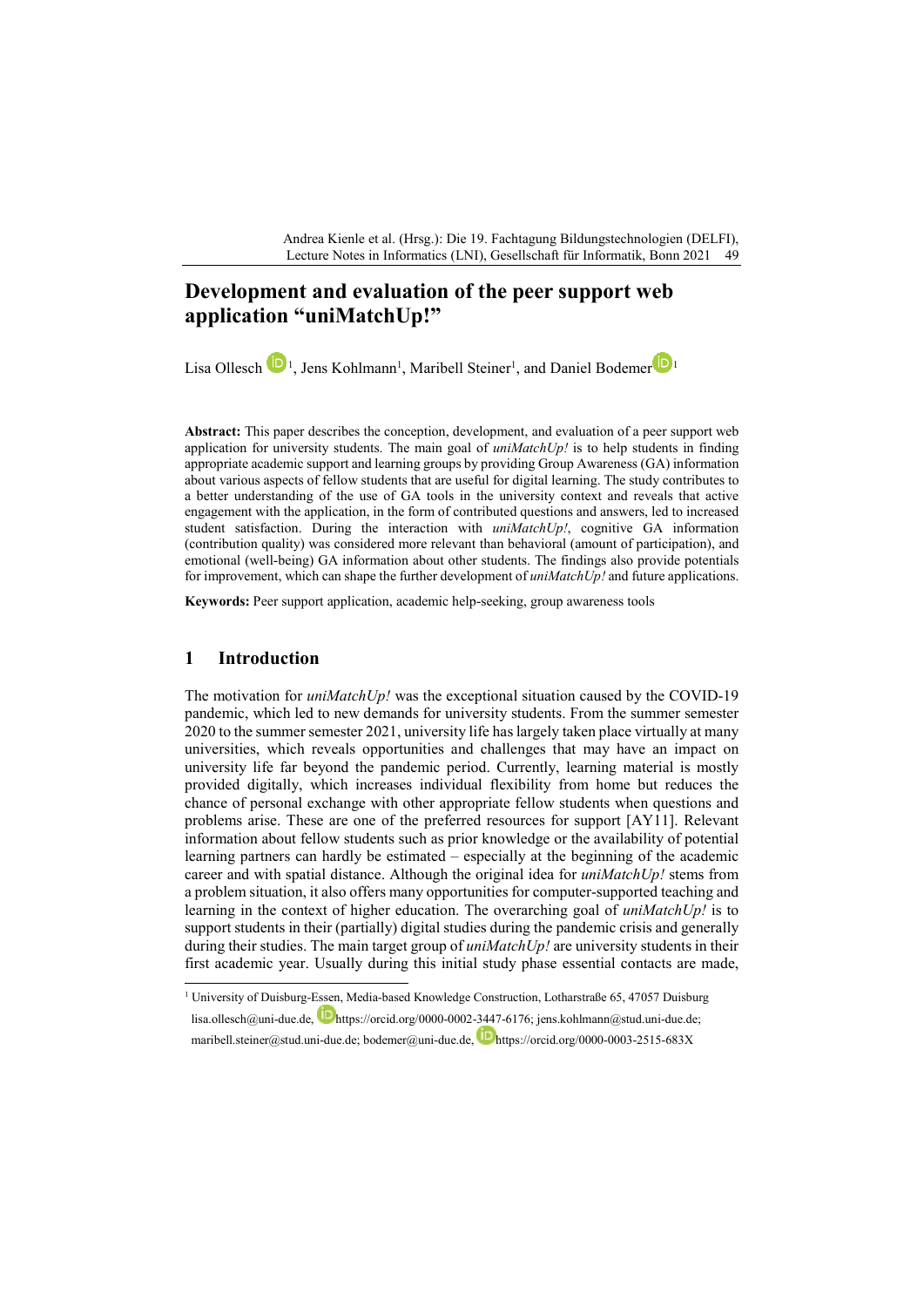which enable joint learning and mutual support and thus also may have a positive influence on learning success. Therefore, as part of the nationwide hackathon *Wir hacken das digitale Sommersemester* (#Semesterhack), a concept for the peer support web application *uniMatchUp!* has been developed to address the challenges described above and to support university students in self-regulated but socially integrated learning. This concept builds on extensive preliminary work of our research group and beyond, such as research on different types of group awareness [BD11; BJS18; OHB19], research on social embeddedness [SSB21], and research on group awareness tools for academic help-seeking [SSB19]. It was one of the winner projects within the Hackathon<sup>[2](#page-1-0)</sup>. Subsequently, the development of a first version of *uniMatchUp!* and its evaluation was funded by the Federal Ministry of Education and Research from September to December 2020.

**Group Awareness** (GA) is the central construct of the application, which is known as the perception of social contextual information in a group such as group members' knowledge, activities, or feelings [BJS18]. Particularly for the case of the university entry, research has recently linked GA tools to academic help-seeking, assuming improved decisions on potential helpers with GA information and, subsequently, higher academic success [SSB19; SSB21]. GA tools enable an improved assessment of learning partners by collecting, transforming, and presenting such contextual information, that is difficult to perceive in digital learning scenarios [BD11]. Our project pursued two GA-related goals: First, the development of an intuitively usable mobile and web-enabled application that supports university students with GA information. Second, the evaluation of how students make use of such GA information in practice. *uniMatchUp!* is designed to help students to ask targeted questions and find long-term study partners or groups. Even though there are comparable applications, which consider student characteristics in building peer support networks, such as the integrated collaborative learning environment *PeerSpace* [DLU11], to our knowledge, there is no usable application that presents cognitive, behavioral, and emotional GA information in combination to adequately support students in their peer matching and learning process.

Using GA tools for academic contexts is promising, since those tools have shown in various studies to be helpful in terms of partner selection, learning processes, and outcomes [BJS18]. GA tools can present various information, such as information about other learners' knowledge (cognitive), activities (behavioral), or emotions (emotional), which goes along with different effects [OHB19]. In particular, cognitive GA tools support grounding and partner modeling processes, which facilitates adaptation to the learning partners' skills [BD11]. Behavioral GA tools have the potential to trigger social comparison processes and increase group members' motivation to participate [KC08]. Emotional GA tools show positive effects on emotional outcomes by improving emotion understanding [EAC12]. The combination of these three types of GA information may help to better assess fellow students before their selection and thus adapt to specific characteristics of learning partners in subsequent communication processes [OHB19]. It

<span id="page-1-0"></span> <sup>2</sup> https://hochschulforumdigitalisierung.de/de/online-hackathon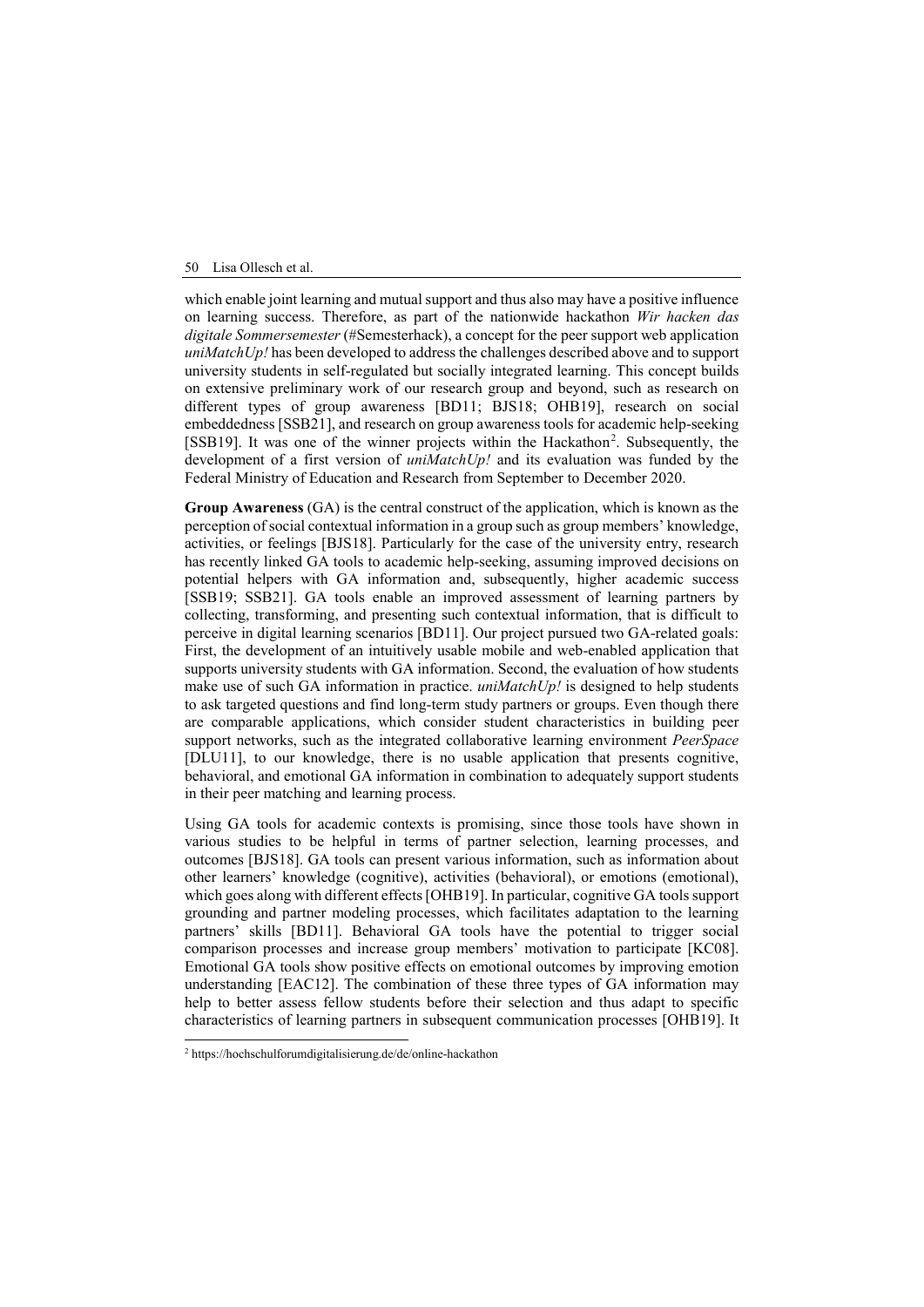is assumed that the combined presentation of different types of GA information facilitates academic help-seeking [SSB19]. This might be particularly the case for phases of digital teaching, lacking immediate face-to-face contact. In this way, GA support potentially also has a positive impact on academic success (e.g., study satisfaction, intention to drop out, grades) [Al20; SSB21]. Furthermore, supporting such processes is seen as instrumental for improving students' social connectedness, which enables self-regulated student matching [SSB21; WWF05]. This leads to the first research questions:

RQ1: To what extent is the interaction with a peer support application that presents three types of GA information related to an increase of (a) academic success and (b) social connectedness?

The joint presentation of different GA information can be helpful to shape students' choices based on their own preferences [SSB19]. However, the effects of cognitive, behavioral, and emotional GA information are often studied separately [OHB19]. This does not allow for conclusions about subjective preferences. In order for a peer support application to actually be adopted in everyday life, it is important to know and include the acceptance and desires of the target group or students. Therefore, three types of GA information will be integrated in the context of *uniMatchUp!* to investigate the relevance of cognitive, behavioral, and emotional GA information in the selection of fellow students [Ol20]. Based on these considerations, the following second research question is posed:

• RQ2: How relevant are cognitive, behavioral, and emotional group awareness attributes for students in the digital selection of fellow students?

Moreover, it is important to ensure that both the matching of students and the subsequent communication are as intuitive as possible. Findings on the optimal design and use of GA information in a university context are still lacking. Therefore, in the following study, different functions for private and public exchange at individual and group level are implemented. These functions are evaluated to answer the third research question:

• RQ3: How should a peer support application be designed to facilitate finding suitable learning partners and communicating with each other?

## **2 Concept and Implementation**

*uniMatchUp!* is a responsive web application that can be accessed using common browsers and is programmed in Python, using a Django framework. University students can register with their university email addresses to ensure that only students of the University of Duisburg-Essen could register for the first test phase. As usernames, nicknames were chosen to reduce the barrier to entry for questions. The application is intended to support users in three scenarios: matching help-seekers with helpers for concrete questions relevant for the short term in 1) a public forum or a 2) private 1:1 exchange, as well as matching longer-term 3) learning or practice groups. These three functions and the respective implementation of GA information are described below.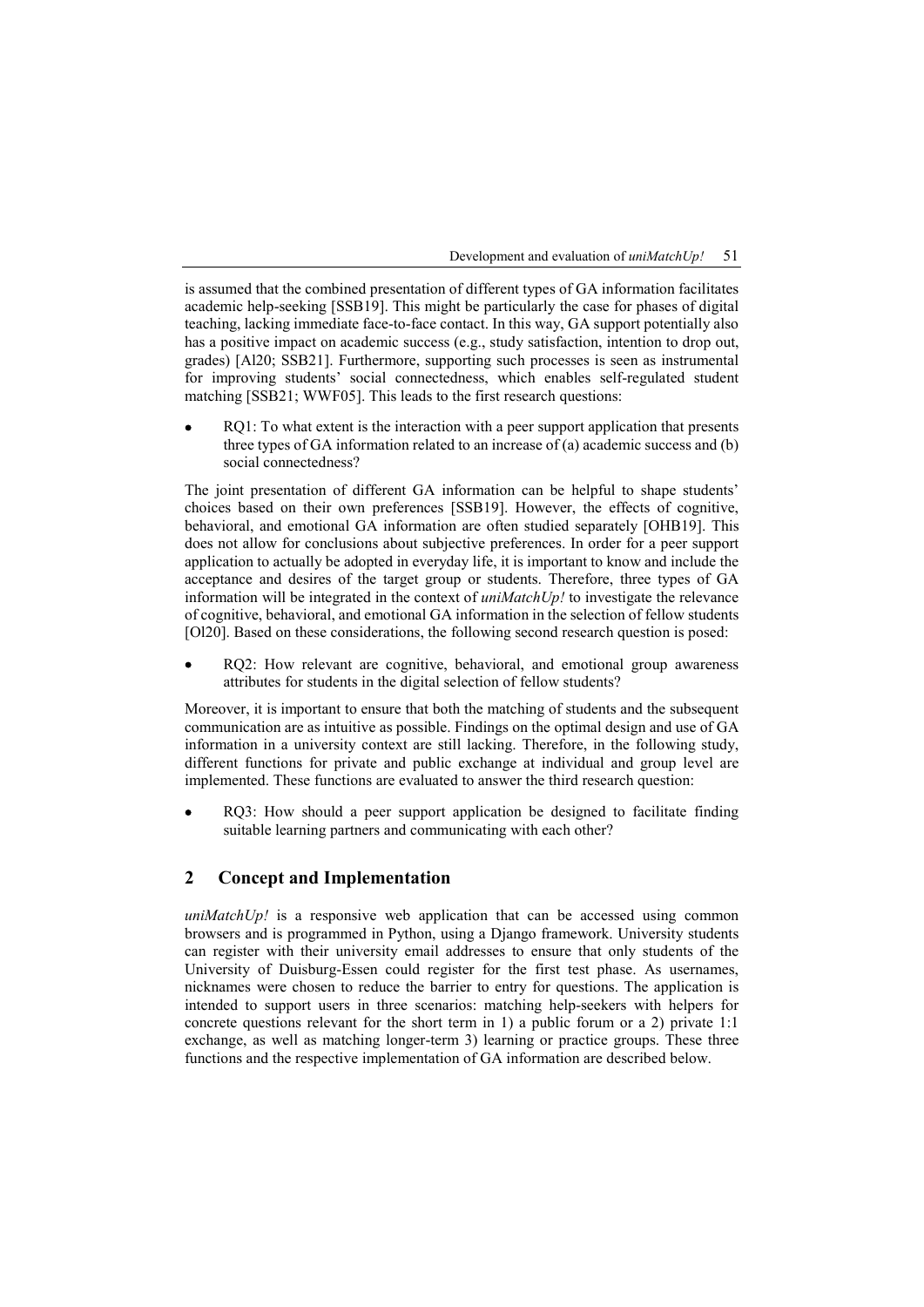### **2.1 Public forum**

The focus of the public forum function lies on the content-related forums for each offered lecture (*Vorlesungsspezifische Foren*). In those forums, one can exchange about questions and study contents with all fellow students and thus profit from the collective knowledge of others. There are also forums for other concerns – a forum to get to know each other (*Kennenlernbörse*) and a forum for organizational concerns (*Organisationsforum*). Through this way, students can get in contact with each other and thus increase social connectedness. In the public forum, we provide additional GA information on several levels. This information should help to better assess potential learning partners and to enable the adaptation to such learning partner [BJS18, OHB19]. On contribution level, there is the possibility to upvote answers to questions (cognitive GA, *Empfehlungen*), and to rate the contribution quality of answers more fine-grained on a 5-star Likert scale (cognitive GA, *Durchschnittliche Qualität*). A sample answer and the corresponding rating options are visualized in Fig. 1, left side (no real username).



Fig. 1: Example excerpt from the forum with two cognitive GA labels on contribution level on the left and three different types of GA information on personal level on the right

Based on the contribution-related GA information, a person-related average quality value (cognitive GA, *Qualität der Beiträge*) is formed for all written answers in the forum and private help-seeking function (see section 2.2), which is displayed next to the icon of the user in the public forum but also in the respective user profile to facilitate skill assessment [see BD11]. On behavioral level, a participation counter (behavioral GA, *Partizipation*) tracks and visualizes the number of asked questions, given answers, and ratings of other users' contributions in the whole application to increase participatory motivation [KC08]. Once one of the actions is performed, the counter increases by one. Well-being in the network of the students (emotional GA, *Wohlbefinden*) is subjectively self-assessed by students on a 5-star Likert scale and can be changed at any time to trigger emotion coregulation processes [EAC12]. In summary, all GA information on personal level is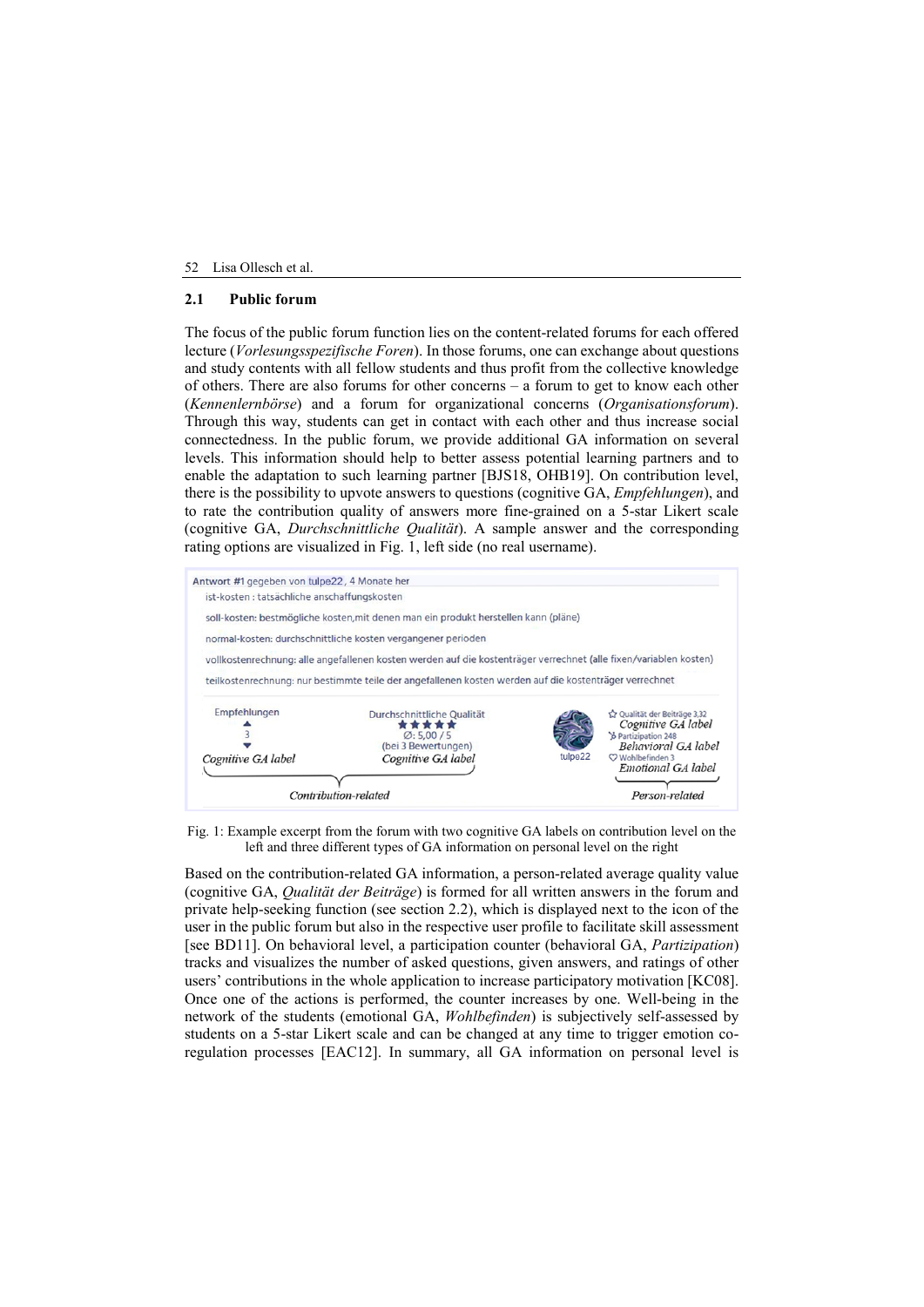| Development and evaluation of <i>uniMatchUp!</i> |  |  | 53 |
|--------------------------------------------------|--|--|----|
|--------------------------------------------------|--|--|----|

adapted continuously, some adaptations are conditioned on interactions with the system (participation), others adaptable by the users (quality of contributions and well-being). For a sample user with assessed GA information see Fig. 1, right side.

### **2.2 Private help-seeking**

In *uniMatchUp!* students can also post questions privately to a selection of up to three potential helpers. To do this, the users 1) specify the course topic, 2) write a question title, and an explaining question text. The help-seekers can also assign tags (keywords) to a question for better categorization. Optionally file attachments can be added. After specifying the question, a 3) selection of all students who have taken the university course is displayed along with the same three person-related GA information of the public forum (see Fig. 2). This list is randomized at all GA levels so that users with low, medium, and high proficiencies as well as new users without entries are displayed on the first page. The selection interface can be sorted by these GA attributes.

| Stelle deine Frage (3/3) | Hier findest du eine Liste potenzieller Helfer:innen. Wähle 1 bis 3 Helfer:innen aus, denen du die Anfrage senden möchtest. Zusätzlich findest du hier<br>die durchschnittliche Qualitätsbewertung, den Partizipationsscore und das Wohlbefinden, um deine Auswahl zu erleichtern. Weitere Informationen<br>findest du im Profil und auf der How to uniMatchUp!-Seite. 0 bedeutet, dass die Person noch keine Bewertungen und/oder Aktivitäten aufweist. |                     |                                                                                                                                |
|--------------------------|----------------------------------------------------------------------------------------------------------------------------------------------------------------------------------------------------------------------------------------------------------------------------------------------------------------------------------------------------------------------------------------------------------------------------------------------------------|---------------------|--------------------------------------------------------------------------------------------------------------------------------|
| <b>Benutzername</b>      | Qualität der Beiträge<br>≺.≻                                                                                                                                                                                                                                                                                                                                                                                                                             | Partizipation<br>`ਠ | Wohlbefinden<br>ຕ                                                                                                              |
| Duisburg_96              |                                                                                                                                                                                                                                                                                                                                                                                                                                                          |                     |                                                                                                                                |
| fleissigerStudi          | 4                                                                                                                                                                                                                                                                                                                                                                                                                                                        | 159                 |                                                                                                                                |
| ObiVanKenobi             | 3.32                                                                                                                                                                                                                                                                                                                                                                                                                                                     | 134                 | 4                                                                                                                              |
| törf                     | 2.5                                                                                                                                                                                                                                                                                                                                                                                                                                                      | 6                   |                                                                                                                                |
| Birne_123                | 0                                                                                                                                                                                                                                                                                                                                                                                                                                                        | 3                   | 5                                                                                                                              |
| tulpe22                  | 2.75                                                                                                                                                                                                                                                                                                                                                                                                                                                     | 8                   | 3                                                                                                                              |
| InfoPro42                | $\Omega$                                                                                                                                                                                                                                                                                                                                                                                                                                                 |                     | 3                                                                                                                              |
| Avocadopflanze3          | 3.15                                                                                                                                                                                                                                                                                                                                                                                                                                                     | 119                 | 5                                                                                                                              |
| Aloha47                  | 3.36                                                                                                                                                                                                                                                                                                                                                                                                                                                     | 99                  |                                                                                                                                |
| 1 bis 9 von 97 Einträgen |                                                                                                                                                                                                                                                                                                                                                                                                                                                          | Zurück              | $\overline{2}$<br>$\mathbf{z}$<br>11<br>Weiter<br>Zurück<br>Frage an ausgewählte Helfer:innen stellen<br>Frage im Forum posten |

Fig. 2: Example excerpt of the private help-seeking selection page (no real usernames)

The selected helper(s) will be notified when they receive a request. The system allows helpers to either accept the question or to reject it. If a question is accepted and answered, this question will be deleted from the other potential helpers. If the question is accepted, a chat is opened between the help-seeker and helper where they can exchange information and clarify the respective question. Once the question has been answered from the questioner's perspective and the interaction has ended, the question can be closed and will be deleted from the other potential helpers. After that, the helper's contribution quality can be rated, analogous to the quality star rating of forum answers (see Fig. 1, *Durchschnittliche Qualität*). This is offset against the other quality ratings from private help-seeking and public forum (*Qualität der Beiträge*). Resolved questions are archived, which allows users to revisit older conversations and access the documented knowledge.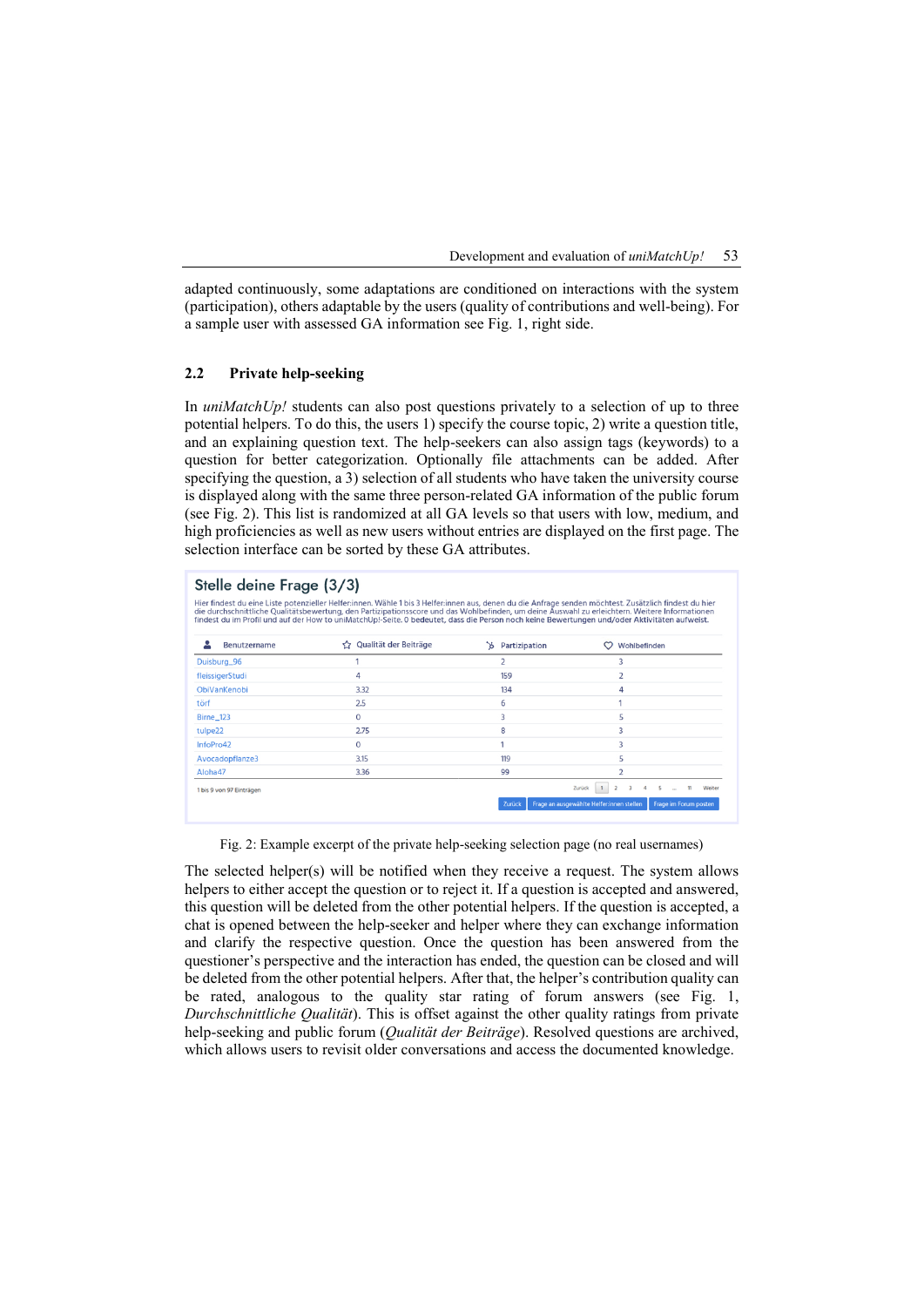### **2.3 Learning group search**

The goal of the learning group search is to allow university students to get to know each other through a group chat and share content related to a specific course. To find an existing group or to create a new one, users can specify several attributes that include information about the desired maximum group size, expected grade, and available dates (see Fig. 3). Based on this information, *uniMatchUp!* searches for existing groups that meet the defined criteria. Furthermore, the group results are displayed according to a recommender system that suggests heterogeneous groups based on the cognitive GA quality label (i.e., users with high, moderate, and low average contribution quality; *Qualität der Beiträge*; see Fig. 1, right side). Heterogeneous grouping may be more beneficial than pure homogeneous matching to avoid clusters with students that have only low values and to encourage diversity in groups. In the overview of already existing groups, users can join as a member. For each of the displayed groups, it is possible to view the GA information about the individual group members.

| <b>The Veranstaltungsauswahl</b><br>Wähle die Veranstaltung aus, für die du eine Lerngruppe suchen möchtest. Du kannst ebenfalls "veranstaltungsübergreifend" auswählen, falls du mit deiner Lerngruppe Themen aller<br>Veranstaltungen deines Semesters besprechen möchtest. |
|-------------------------------------------------------------------------------------------------------------------------------------------------------------------------------------------------------------------------------------------------------------------------------|
| Wähle deinen Kurs aus.<br>$\sim$                                                                                                                                                                                                                                              |
| : <sup>2</sup> Maximale Lerngruppengröße                                                                                                                                                                                                                                      |
| Wie groß soll deine Lerngruppe maximal sein?                                                                                                                                                                                                                                  |
| $\overline{2}$                                                                                                                                                                                                                                                                |
| <b>Q</b> Angestrebte Note                                                                                                                                                                                                                                                     |
| Welche Note möchtest du mit Hilfe der Lerngruppe mindestens erreichen?                                                                                                                                                                                                        |
|                                                                                                                                                                                                                                                                               |
|                                                                                                                                                                                                                                                                               |
| <b>茴 Verfügbare Termine</b>                                                                                                                                                                                                                                                   |
| Bitte kreuze an, an welchen Terminen du Zeit hättest, dich mit deiner Lerngruppe zu treffen. Den genauen Termin könnt ihr zu einem späteren Zeitpunkt gemeinsam in der Gruppe<br>festlegen.                                                                                   |
| Montag:<br>□ Vormittags □ Nachmittags □ Abends                                                                                                                                                                                                                                |
| Dienstag:<br>□ Vormittags □ Nachmittags □ Abends                                                                                                                                                                                                                              |
| Mittwoch:<br>$\Box$ Vormittags $\Box$ Nachmittags $\Box$ Abends                                                                                                                                                                                                               |
| Donnerstag:<br>□ Vormittags □ Nachmittags □ Abends                                                                                                                                                                                                                            |
| Freitag:<br>□ Vormittags □ Nachmittags □ Abends                                                                                                                                                                                                                               |

Fig. 3: Example excerpt of the creation page for a learning group

## **3 Study design and procedure**

 $N = 101$  German university students (*M* age = 20.14 (*SD* = 3.99, 17 – 51) years) participated in the study. Of these, 66.3% were Economics students, 14.9% were Business Education students, and 18.8% were Applied Computer Science students (University of Duisburg-Essen) in the first semester. Gender distribution was balanced with 50.5% female, 46.5% male, and 3% diverse participants.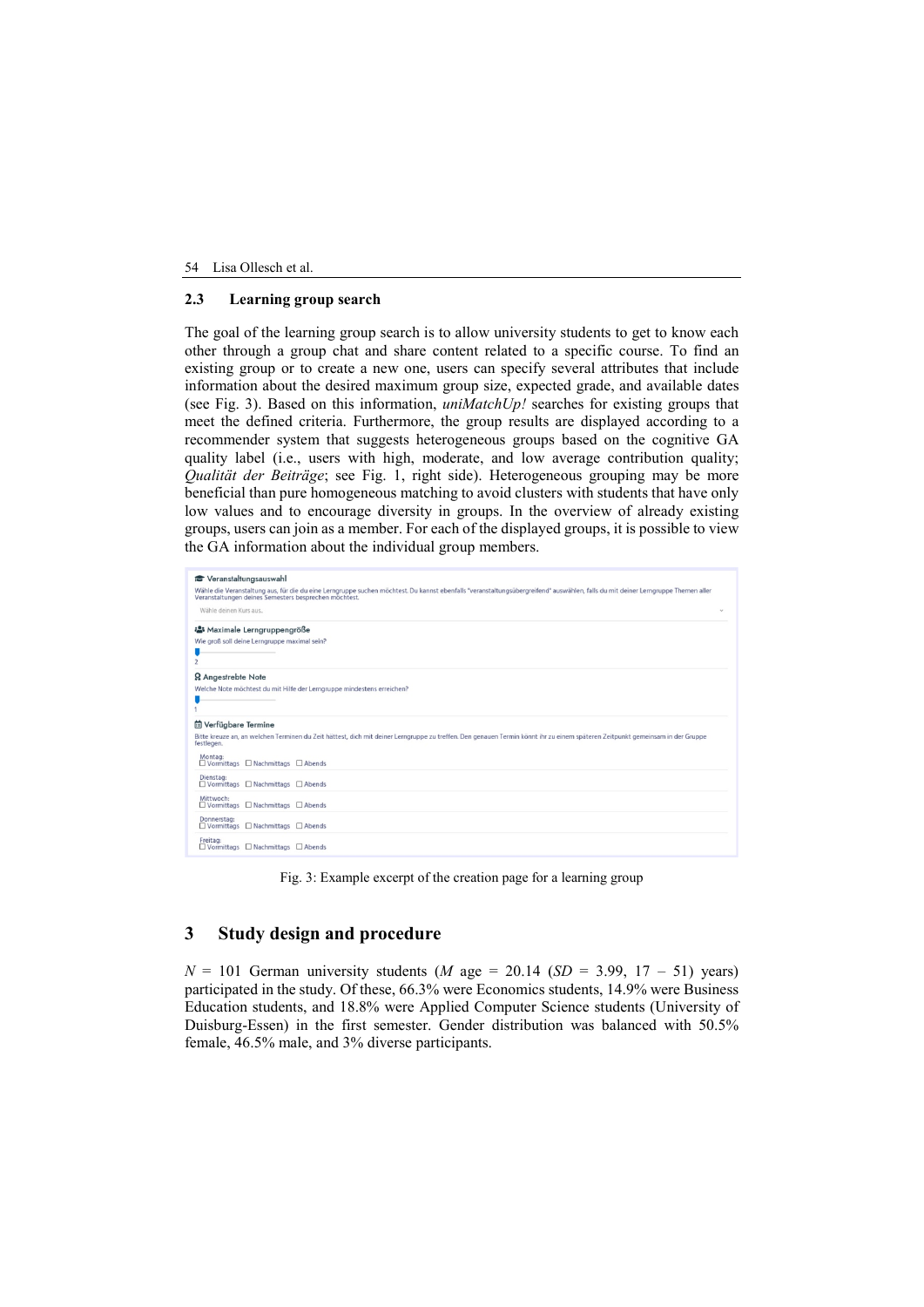Regarding RQ1, **GA** was assessed with an adapted version of Mock's awareness taxonomy on a 5-point Likert scale [Mo17], ranging from 1 ("does not apply at all") to 5 ("completely true"). Six items each asked for general awareness of the *self* about other students' skills and relationships (Cronbach's  $\alpha = .82$ ; e.g., "I have an overview of the topics the course participants are familiar with.") as well as of *other* students about the self ( $\alpha$  = .91; e.g., "The course participants have an overview of the topics I am familiar with."), both estimated by the respective participants. Three different measures were assessed for **academic success**: Subjects were asked to indicate the 1) **grades** they expected to achieve in the respective study subjects, ranging from the usual grade levels of "1.0" to "> 4.0" as well as "I am not taking the course." An overall mean value was calculated for all courses taken across the three study programs, weighted according to the achievable credit points. To measure 2) **study satisfaction**, two subscales of the short form of the Study Satisfaction Questionnaire [WHS18] were used ( $\alpha$  = .83). Response options ranged from 0 ("the statement does not apply at all") to 100 ("the statement applies completely"). To measure the 3) **intention to drop out** of the study program, one item by Fellenberg and Hannover [FH06] was applied, ranging from 1 ("not at all true") to 6 ("completely true"). **Social connectedness** was measured by three subscales of the assessment of social connectedness ( $\alpha$  = .94) by Van Bel et al. [Va09], which were to be estimated on a 7-point scale from 1 ("strongly disagree") to 7 ("strongly agree"). To relate the variables to the interaction with *uniMatchUp!*, subjective duration of usage was asked after the interaction in hours. Moreover, the number of posed questions and answers were taken from the log data. With regard to RQ2, to indicate the **relevance of different GA types**, participants were asked to indicate how helpful (item 1), important (item 2), and steering (item 3) the five GA attributes (see Fig. 1) were during the application interaction, ranging from 1 ("not at all") to 6 ("very much"). Overall mean scores across those three items were generated. Addressing RQ3, participants were asked to assess the **likelihood of using** the whole application (item 1) as well as the public forum (item 2), private helpseeking (item 3), and learning group search (item 4) features. Response options ranged from 1 ("not at all likely") to 5 ("very likely"). Also, **usability** was tested using the User Experience Questionnaire (UEQ) [LHS08], ranging from -3 to 3, each having two opposite properties as poles (e.g., "boring" and "exciting"). According to the authors, values between  $-0.8$  and  $0.8$  represent a neutral evaluation, values  $> 0.8$  represent a positive evaluation.

To ensure equal opportunities, anyone interested could register to use the application. However, only students who were in their first year of study in one of the target subjects (Economics, Business Education, and Applied Computer Science) could participate in the post-questionnaire. The application interaction phase started on 11/26/2020 and lasted about 2  $\frac{1}{2}$  weeks. The post-questionnaire was provided from 12/13/2020 to 12/23/2020. A compensation of 25 euros as well as further raffles from 25 to 75 euros were provided to ensure that we reach a sufficient number of subjects in a very short time, because the project came about during the pandemic and we therefore had to acquire at short notice. Additionally, ten out of the 101 participants declared their willingness to participate in a **qualitative follow-up survey** to substantiate their statements made in the questionnaire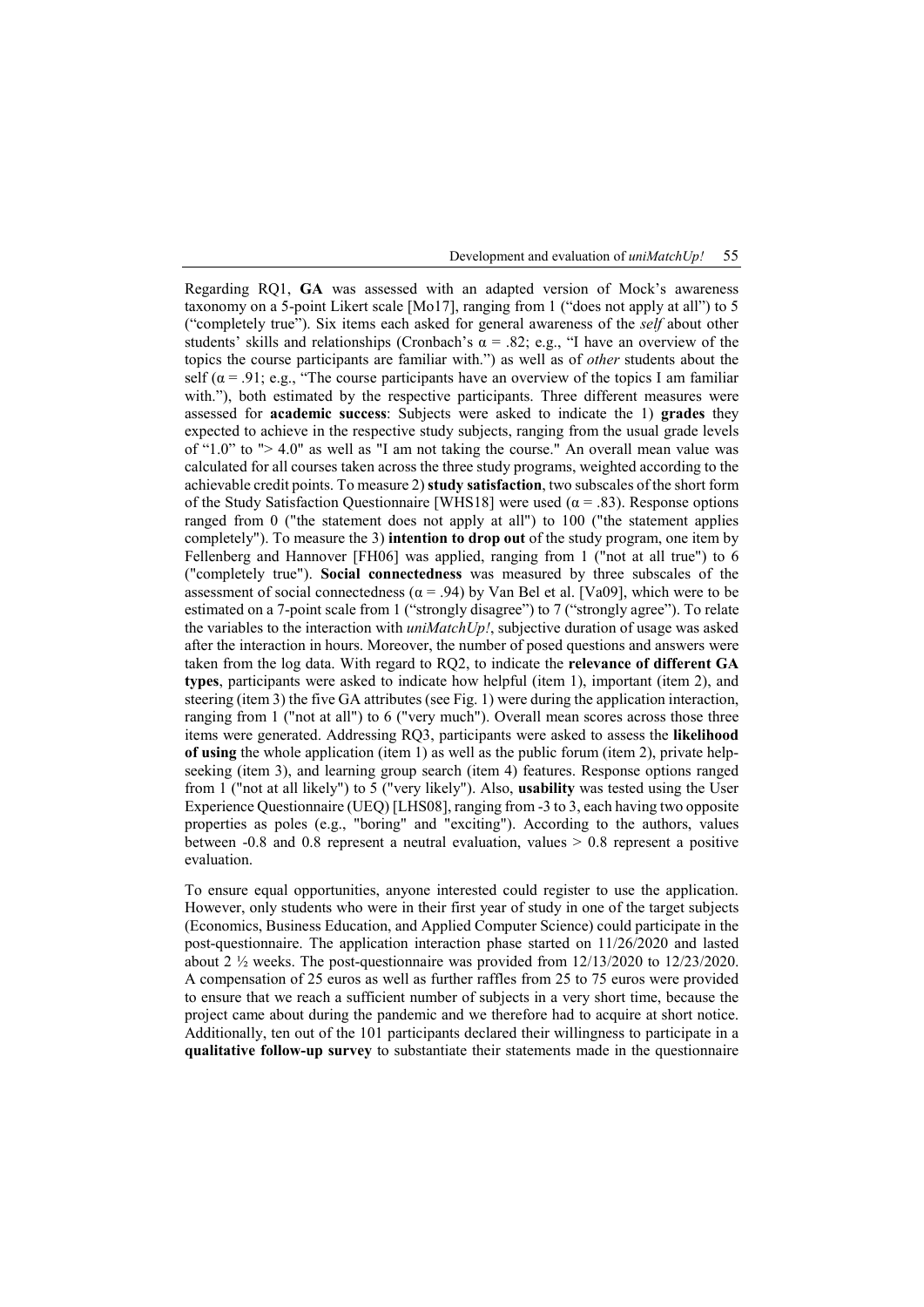described above. Sample statements are presented in the Results section to illustrate the quantitative results. Even though only the official interaction phase was relevant for the study evaluation, *uniMatchUp!* may still be used afterwards.

### **4 Results**

To answer **RQ1**, in the first step we examined the extent to which the variables/questionnaires included in the study were related to each other (see Tab. 1).

|                            | 1 | $\overline{2}$ | 3      | $\overline{\mathbf{4}}$ | 5        | 6      | 7       | 8            |
|----------------------------|---|----------------|--------|-------------------------|----------|--------|---------|--------------|
| 1. duration of<br>use      | 1 | $.23*$         | .02    | $-.05$                  | $-.09$   | .18    | $.21*$  | $.21*$       |
| 2. questions/<br>answers   |   | 1              | $.25*$ | .08                     | $-.09$   | .04    | .16     | .18          |
| 3. study<br>satisfaction   |   |                | 1      | $-42**$                 | $-.60**$ | .10    | .02     | .01          |
| 4. grades                  |   |                |        | 1                       | $.36**$  | $-.09$ | .02     | $-.11$       |
| 5. drop out<br>intention   |   |                |        |                         | 1        | $-.16$ | $-.08$  | $-.05$       |
| 6. social<br>connectedness |   |                |        |                         |          | 1      | $.45**$ | $.45*$       |
| $7. GA$ (self)             |   |                |        |                         |          |        | 1       | $.64**$      |
| 8. GA (other)              |   |                |        |                         |          |        |         | $\mathbf{1}$ |

Tab. 1: Bivariate Correlations between interaction variables and those related to academic success, social connectedness, and GA. \*  $p < .050$ , \*\*  $p < .010$ ;  $N = 101$ , apart from grades ( $N = 100$ ). Note that lower scores can be considered positive for grades and intention to drop out.

The results show that more active engagement with the application, in the form of questions and answers, was associated with a higher study satisfaction, confirming RQ1a. Also, the estimated overall usage time of the application was positively related to both GA dimensions, which in turn was positively related to feelings of social connectedness (see Tab. 1). Even though there is no correlation of estimated duration of use and social connectedness, we exploratory examined if an effect potentially might be mediated by GA [see SSB21]. Therefore, in the second step, two mediation analyses were conducted with GA (self) and GA (other) as mediator variables each. Although the a-path as well as bpath were significant in both mediator analyses (see Fig. 4), the indirect effects did not become significant for both the GA perspective of the *self* about other students (indirect effect *ab* = .09, 95% CI[-0.23, 0.22]) nor the GA perspective of *other* participants about the self (indirect effect  $ab = .09$ , 95% CI<sup> $[-0.19, 0.18]$ </sup>), with both confidence intervals including the 0. Related to social connectedness, RQ1b is only partially supported.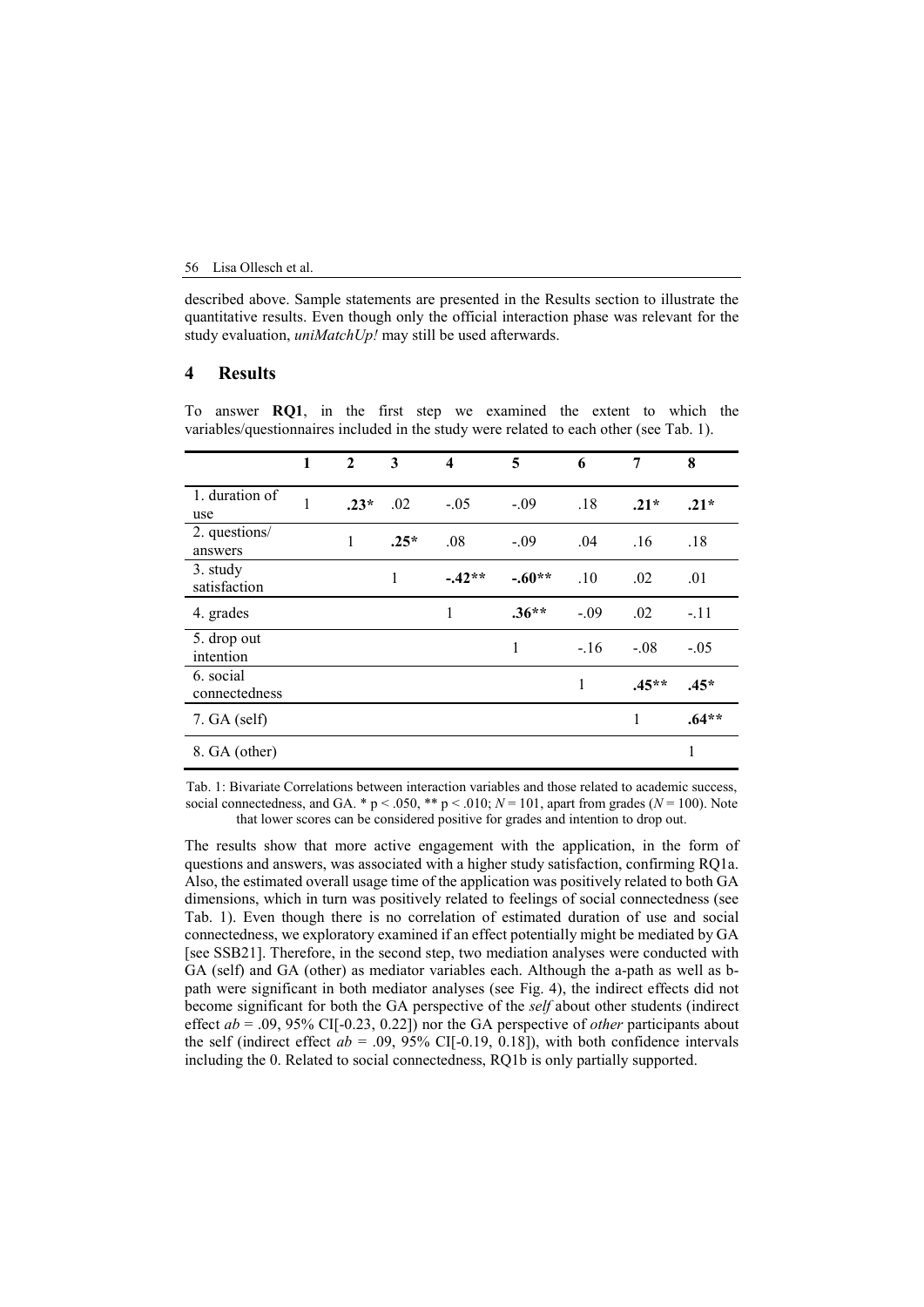

Fig. 4: Mediation paths with fully standardized parameter estimates

Concerning **RQ2**, a within-subject ANOVA with a Greenhouse-Geisser correction showed a significant difference between the relevance of GA information (*F*(3.25, 325.03) = 54.22,  $p < .001$ ,  $\eta_p^2 = .35$ ). Bonferroni-adjusted post-hoc analysis revealed significant differences ( $p < .001$ ) between all information labels, except of the three labels of cognitive GA information (see Tab. 2). This leads to an overall ranking of **1) cognitive GA** ("[...] The quality shows how trustworthy the user appears."), **2) behavioral GA** ("[...] Based on participation, I see if a person is really willing to help others."), and **3) emotional GA** ("[...] Makes it possible to consciously improve the well-being of a person.").

| <b>GA</b> labels                          | <b>GA</b> information |      | SD   |
|-------------------------------------------|-----------------------|------|------|
| Average quality (contribution level)      | Cognitive GA          | 4.40 | 1.14 |
| Number of upvotes (contribution level)    | Cognitive GA          | 4.33 | 1.31 |
| Quality of contributions (personal level) | Cognitive GA          | 4.28 | 1.06 |
| Participation (personal level)            | Behavioral GA         | 3.54 | 1.07 |
| Well-being (personal level)               | Emotional GA          | 2.63 | 125  |

Tab. 2: Descriptive statistics of perceived relevance of the GA information labels (scale 1 to 6)

With respect to **RQ3**, a within-subjects ANOVA with a Greenhouse-Geisser correction revealed a significant difference between the likelihood of using the three main functions public forum, private help-seeking, and learning group search (*F*(1.62, 162.06) = 14.13,  $p < .001$ ,  $\eta^2$ <sub>p</sub> = .12), see Tab. 3 (left side) for descriptive values.

| <b>Application (functions)</b> | M    | <b>SD</b> | <b>UEQ</b> subscales | M    | SD   |
|--------------------------------|------|-----------|----------------------|------|------|
| Whole application              | 3.91 | 0.91      | Attractiveness       | 1.28 | 1.00 |
| Public forum                   | 4.88 | 1.53      | Perspicuity          | 1.04 | 124  |
| Learning group search          | 4.55 | 122       | Dependability        | 1.02 | 0.92 |
| Private help-seeking           | 4.06 | 1.52      | Stimulation          | 0.94 | 1.13 |
|                                |      |           | Efficiency           | 0.86 | 1.06 |
|                                |      |           | Novelty              | በ 71 |      |

Tab. 3: Descriptive statistics of likelihood of use (scale 1 to 5) and usability (scale -3 to +3)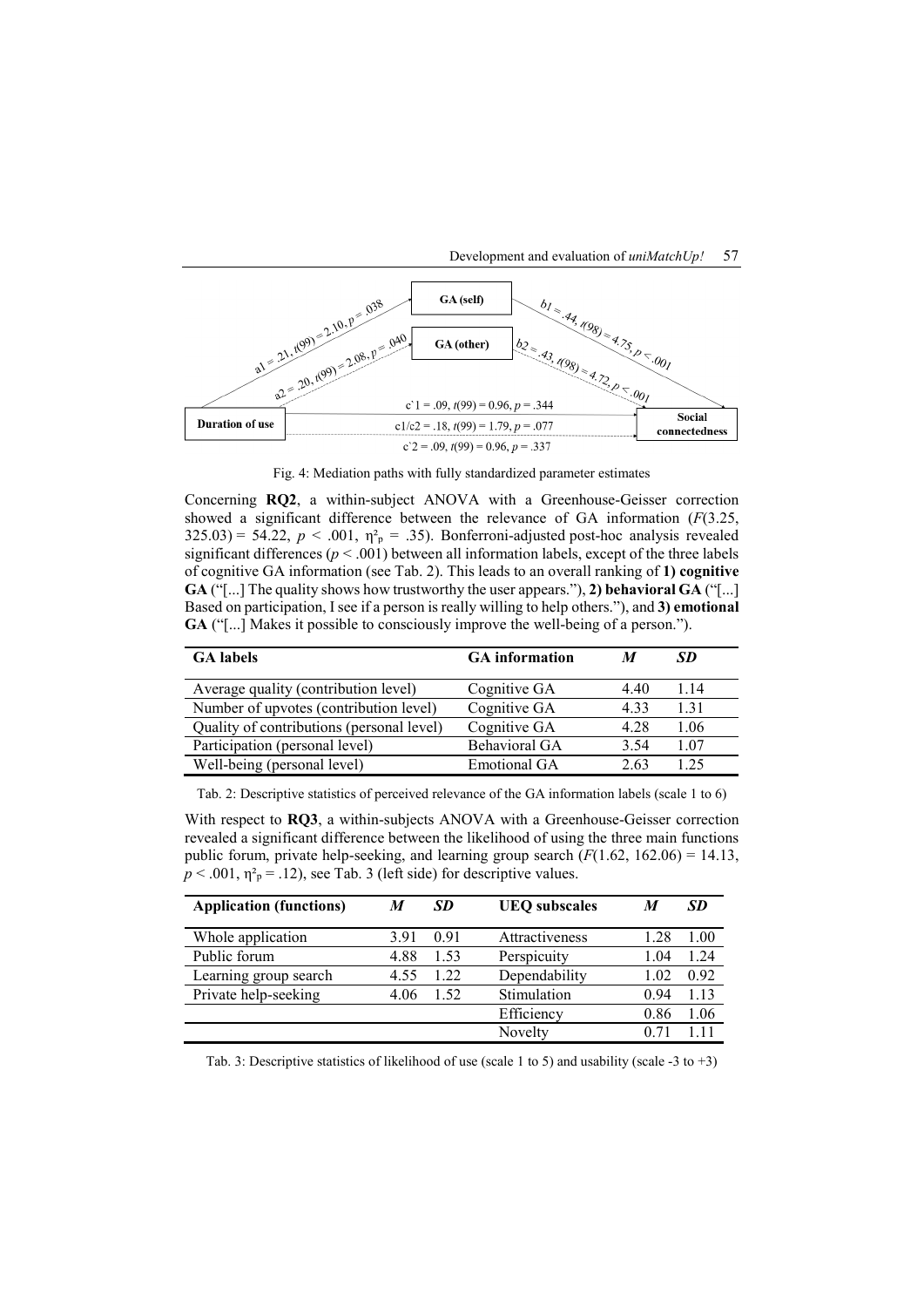Bonferroni-adjusted post-hoc analysis revealed slightly significant differences (*p* < .050) between all three functions with generally very high mean scores. Overall, the **whole application** performed very well, with a mean score close to 4. It was praised that "[…] interaction with other fellow students was super and, above all, better structured than in comparable communication services". The **public forum** was the most popular function, due to the fact that "[…] by allowing everyone to potentially be involved, you always get a quick response". The **learning group search** was the second most popular feature. Here it was stated that "[…] it helps those people who currently have no other possibility to find a learning group", which concerns especially students who do not live in the place of the university. Even though all main functions were rated extremely positively, the private help-seeking function was the worst ranked function, which was nevertheless liked "[…] due to the possibility of finding a concrete personal caregiver". Regarding the **UEQ questionnaire** (see Tab. 3, right side), all subscales, except of novelty, achieved a pleasing and positive evaluation. Nevertheless, the **qualitative questions** revealed several needs for improvement. The biggest shortcoming of the application is the current loading time, which was rated as "[...] the most serious thing". Moreover, issues were seen in the clarity, since "[...] the application contains many empty spaces and sometimes bulky information". Especially the view of the mobile version seems to need improvement, "[...] as many elements are too small and unclear". It was also desired to be able to "[...] favor or save posts so that you don't always have to search for them" and "[...] to mark posts that have not yet been read or to receive notifications about new posted contributions to not lose track of them", which is not implemented in the current version of the application.

## **5 Discussion and conclusion**

The goal of this project was to develop an application that facilitates the students' entry into the academic life, especially in the context of COVID-19, based on the use of GA information. *uniMatchUp!* was tested with respect to potential effects on academic success as well as social connectedness (RQ1). We also examined the relevance of different GA information (RQ2) and the acceptance of the application design (RQ3). Even though only a few relationships between interaction intensity and GA with relevant dependent variables could be identified, there were positive tendencies focusing on study satisfaction as well as social connectedness. This is in line with research [Al20; SSB21; WWF05] and highlights the potential of using GA tools in the study course. In addition, it must be noted that in the first semester a lot of influencing factors might have hindered more positive study results to occur – confounding variables that we could not control for all of them, such as a general wrong decision in the choice of a study program, increasing difficulty of the topics, or further supporting offers of the university. It became extremely clear that cognitive GA information seemed to be most relevant in learning partner choice, whereas emotional GA information in particular seemed to be less appropriate, at least in the form we implemented it. In general, both the individual functions and the entire application as well as its usability were evaluated very positively. However, there are also weaknesses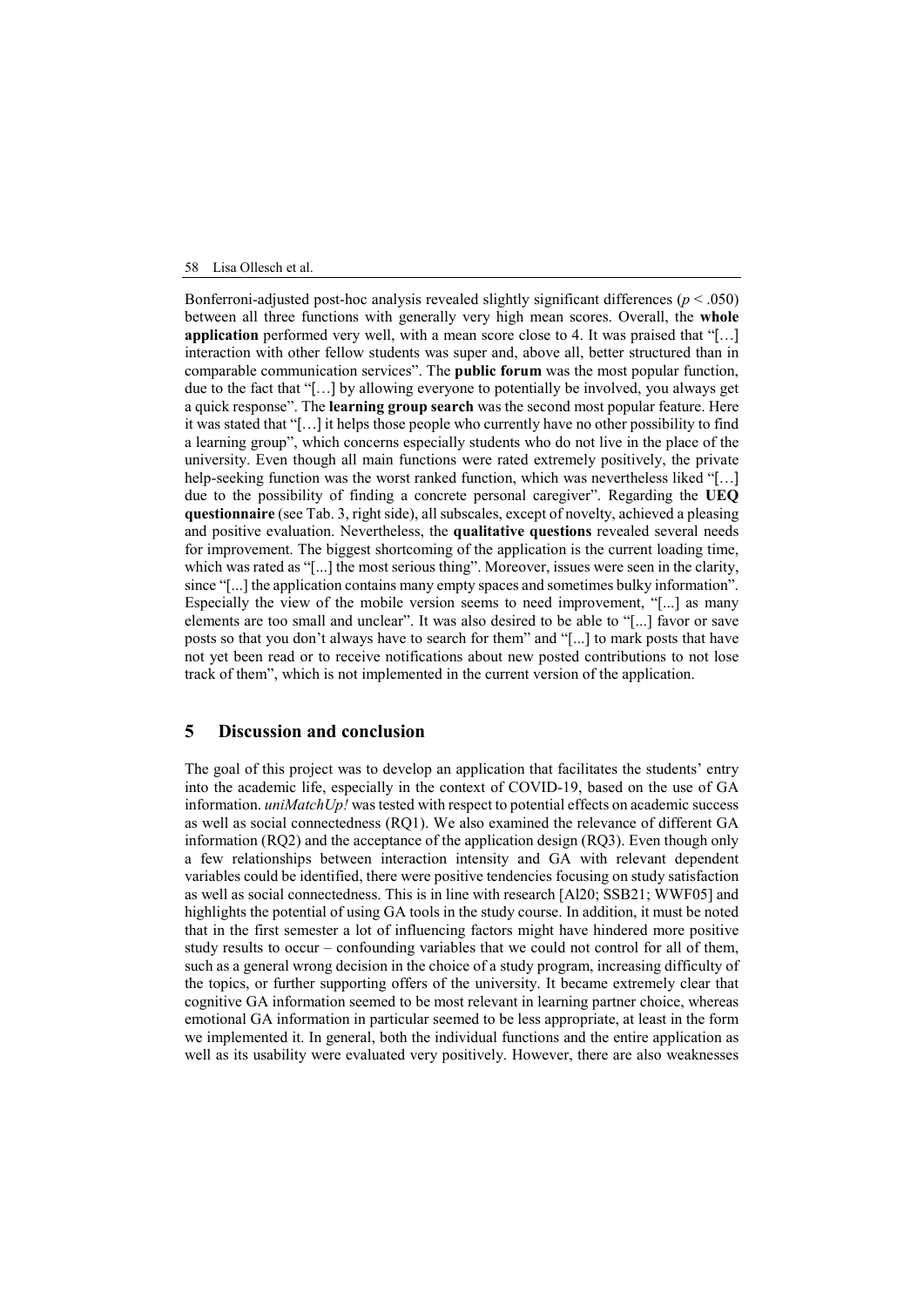and need for improvements that led to the following implications: 1) The emotional GA component (well-being) should be removed or reconceptualized at the individual personal level because of its low ranking and honest assessment cannot be assured. Alternatively, an overarching assessment of togetherness at sub-forum or overall network level would be conceivable but more research is needed for finding adequate emotional GA support. 2) Caching should be refined as page load times are too high. 3) The mobile layout should be improved because the current display is not optimal. Even a native application could be discussed. 4) Notifications functions, such as email or push-up, should be implemented. 5) The basic implementation of all three core functionalities needs to be further developed.

It should be noted at this point that the sample was limited to 101 subjects, and we conducted the study in a very short time span including only three study programs. It is therefore planned to further develop and evaluate *uniMatchUp!* on the basis of the results and to expand its use. Further field and experimental designs are planned that will reveal deeper insights into the effects of single and combined GA information, with a focus on emotional GA support and effects of user anonymity vs. recognition. Such attempts are promising, as the study results indicate that university students can benefit from the use of GA information in the university context. Furthermore, our findings show that such an application and its main function are accepted and desired.

## **6 Acknowledgements**

This project was funded by the Federal Ministry of Education and Research under the funding code 16DHBQP036. We thank Christian Schlusche, Ádám Szabó, Osman Tasdelen, Kirsten Wullenkord, Laura aus der Fünten, Laurent Demay, Yvonne Gehbauer, Hannah Krajewski, Simon Krukowski, Malte Kummetz, Franziska Lambertz, Hans-Luis Magin, Joshua Norden, and Cora Weisenberger for collaborating in the project.

## **References**

- [Al20] Algharaibeh S.A.S.: Should I ask for help? The role of motivation and help-seeking in students' academic achievement: A path analysis model. Cypriot Journal of Educational Science 15/5, pp. 1128 -1145, 2020.
- [AY11] Atik, G.; Yalçin, Y.: Help-seeking attitudes of university students: The role of personality traits and demographic factors. South African Journal of Psychology 41/3, pp. 328–338, 2011.
- [BD11] Bodemer, D.; Dehler, J. (Guest Eds.): Group Awareness in CSCL Environments [Special Issue]. Computers in Human Behavior, 27, pp. 1043-1284, 2011.
- [BJS18] Bodemer, D.; Janssen, J.; Schnaubert, L.: Group awareness tools for computersupported collaborative learning. In (Fischer, F.; Hmelo-Silver, C. E.; Goldman, S. R.;